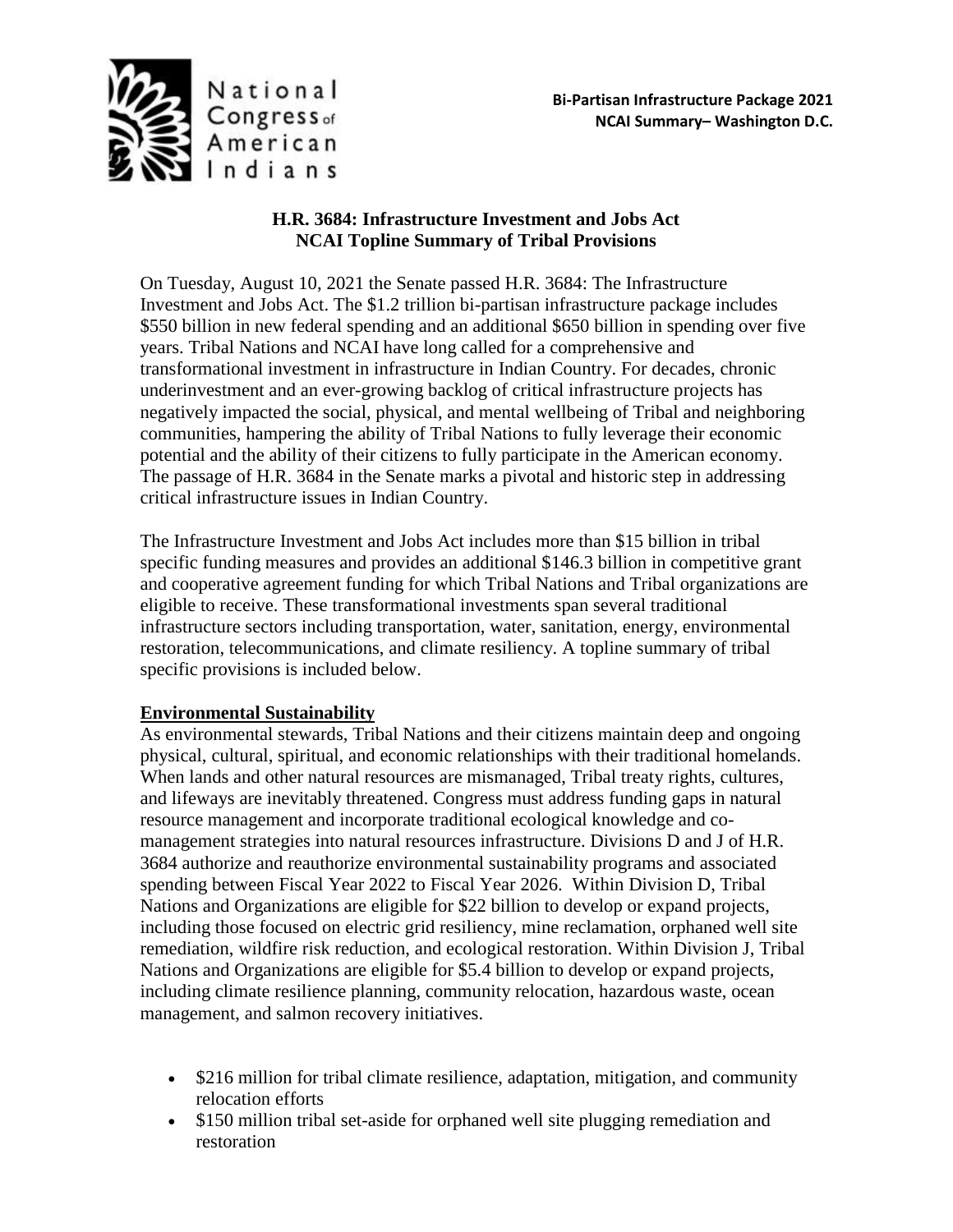• \$27.9 billion in eligible competitive grant and cooperative agreement funding for Tribal Nations and organizations administered by the Department of Agriculture, Department of Commerce (i.e. National Oceanic Atmospheric Administration), Department of the Interior, Department of Energy, and the Environmental Protection Agency.

### **Transportation**

H.R. 3684 authorizes and reauthorizes surface transportation programs and associated spending over five years, Fiscal Years (FY) 2022-2026. As a five-year authorizing bill, these sections create or modify federal programs and authorize Congressional Appropriators to spend amounts in current and future appropriations cycles. The total amount authorized for tribal programs, including tribal set asides, is approximately \$4.7 billion over five years, with an additional \$925 million for the Tribal Transportation Facility Bridges program (23 U.S.C. § 202(d)) over five years as supplemental appropriations.

H.R. 3684 includes establishment of an Office of Tribal Government Affairs in the U.S. Department of Transportation and an Assistant Secretary for Tribal Government Affairs. Authorized spending amounts for tribal programs and set asides over five years include:

- \$3.01 billion for the Tribal Transportation Program (TTP),
- \$887.5 million for tribal projects from the Nationally Significant Federal Lands and Tribal Projects Program;
- \$270 million for the Bureau of Indian Affairs (BIA) Road Maintenance Program;
- \$229.1 million for the Public Transportation on Indian Reservations ("Tribal Transit") Program;
- \$150 million for a Tribal High Priority Projects Program;
- \$100 million for the Bridge Investment Program tribal set aside;
- \$28 million for a transportation resiliency program set aside (See PROTECT) grants); and
- Various other programs expanding tribal sovereignty and tribal applicant eligibility to receive funding for transportation, environmental sustainability, fuels, freight, and rail programs.

# **Water**

The inability to access quality water and exercise tribal water rights continues to create significant health, cultural, economic development, farming and ranching, and governance challenges for tribal nations and other communities, especially in light of major environmental events over the past few years. Access to clean water and water infrastructure is a top priority for Indian Country and necessary for the health and development of Tribal economies. Divisions E, D provide a total of approximately \$3.6 billion in direct tribal set-asides and more than \$1 billion in additional competitive grant funding for which Tribal Nations are eligible to apply. This funding addresses an enormous backlog of water projects in Tribal communities including water settlements, drinking water and wastewater infrastructure, and sanitation projects.

Division J of this bill authorizes approximately \$55.4 billion in appropriations funding to States and Tribes through the EPA. This funding includes more than \$48 billion for Clean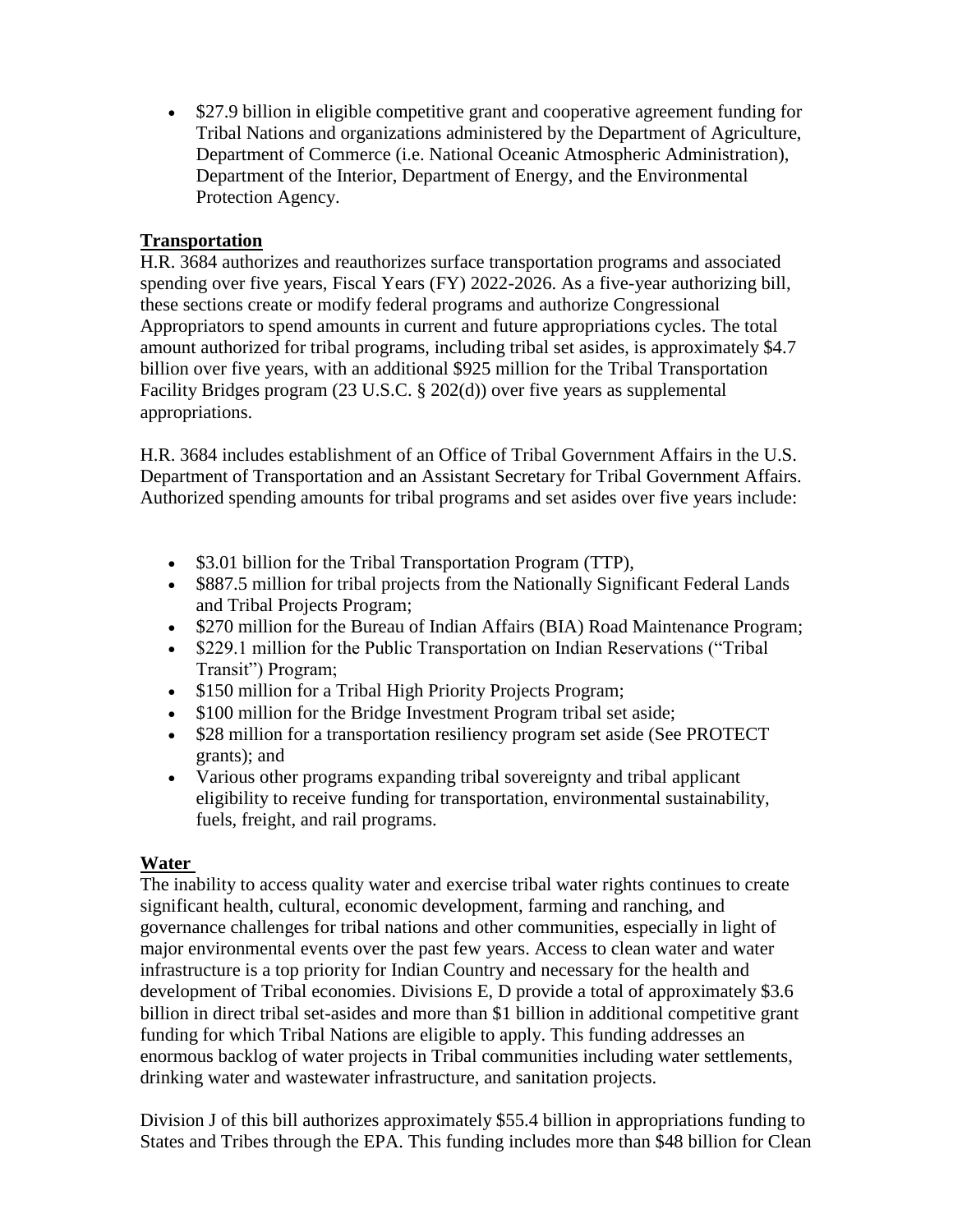Water and Drinking Water Revolving Fund Capitalization Grants for which Tribes are allocated a 2 percent set-aside. Tribal Specific funding highlights related to water include:

- Authorizes \$2.5 billion to complete all currently-authorized Indian water rights settlements, including settlements for the Blackfeet, Crow, and Confederated Salish and Kootenai Tribes;
- Authorizes \$270 million over 6 years to implement eligible projects to improve water quality and sanitation under the EPA's Indian Reservation Drinking Water Program;
- \$290 million over five years to administer grants to Alaska to Improve Sanitation in Rural and Native Villages;
- \$200 million over five years in grants for lead testing, reduction, and compliance monitoring in grants to states and tribal education agencies for schools;
- \$50 million for Storm water Infrastructure Technology;
- \$100 million in competitive grants for the design, implementation, and monitoring of conservation outcomes of habitat restoration projects that improve watershed health in a river basin that was adversely impacted by a Bureau of Reclamation water project; and
- Authorizes more than \$1.7 billion in Clean Water and Drinking Water Revolving Loan Fund Tribal set-asides.

# **Broadband**

Tribal access to modern communications networks supports economic development, tribal governance, healthcare, education, and public safety in tribal and surrounding communities. Improving and expanding tribal telecommunications infrastructure and connectivity is foundational to Tribal Nation's sovereignty and self-determination and critical to mitigate and respond to the impacts of the COVID-19 Pandemic. H.R. 3684 takes several steps to fund telecommunications infrastructure and connectivity on Tribal Lands and promote digital equity for Tribal citizens. Together, Division F and J of this bill authorize an approximate total of \$17.3 billion in Tribal set-asides and eligible funding opportunities for telecommunications and broadband projects for Tribal Nations.

- \$2 billion in additional funding to the Tribal Broadband Connectivity Grant Program administered by the National Telecommunications & Information Administration within the Department of Commerce
- \$14.4 million set-aside every year for FY 22-26 through the Department of Commerce's State Digital Equity Capacity Grant Program, totaling \$72 million in grant funding to tribes over 5 years
- \$12.5 million set aside every year for FY 22-26 through the Department of Commerce's Digital Equity Competitive Grant Program, totaling \$62.5 million in grant funding to tribes over 5 years
- \$1 billion for competitive Middle Mile Infrastructure Grants granted by the Department of Commerce and Federal Communications Commission for which Tribal Nations are eligible recipients
- \$14.2 billion in additional funding and extension of the FCC's Affordable Connectivity Program -- formerly known as the Emergency Broadband Benefit - for which telecommunications consumers living on Tribal Lands are eligible